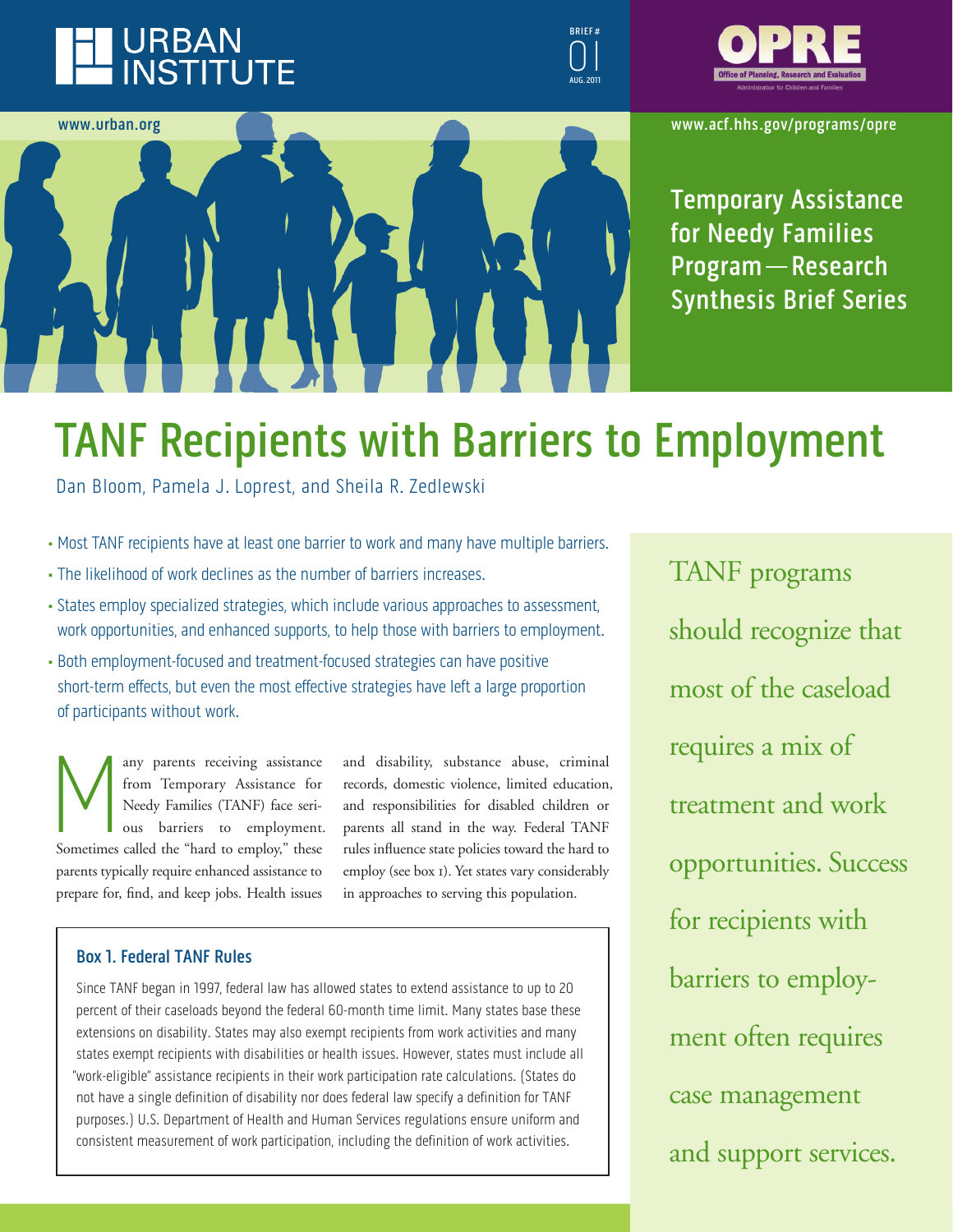## **Who Are TANF Recipients with Barriers to employment?**

The most common work barriers TANF recipients face are a lack of education and work experience, mental and physical health challenges, and caring for a child with special needs.1 Six 2002 surveys in five states and the District of Columbia found that 4 in 10 recipients didn't graduate high school, 2 in 10 had little work experience, and 3 in 10 cared for a special needs child.2 Roughly 10 to 15 percent reported domestic violence and criminal records. Health problems vary more by place, ranging from 2 to 3 in 10 for physical and 2 to 4 in 10 for mental health.

Studies based on national surveys typically measure only a few barriers but are consistent with state findings (table 1). Studies from before 2008 show that two-fifths of adult TANF recipients did not graduate high school and one-quarter have work-limiting disabilities. More recent surveys from the beginning of the recession in 2008 show a smaller percentage of the caseload did not graduate high school and a somewhat higher percentage had a work limiting disability. A recent study of more than 11 disability measures using the National Health Interview Survey also finds that two-fifths of adult TANF recipients in 2005–2006 had a disability; another 10 percent had family members with disabilities.3

Nationally representative surveys generally do not measure substance use, domestic violence, or mental health problems. Studies focusing specifically on these barriers found them to be more common for TANF mothers than for other mothers.4 These studies also point out the common relationships between barriers, such as domestic violence leading to depression or substance abuse. Also, studies of several more-common measures find little change in the percentage of recipients with work barriers, though some evidence shows work-based disability has increased.5

Several studies conclude most of the TANF caseload has at least one barrier, and a large share has multiple barriers. For example, 85 percent of a Michigan sample had at least one barrier while 37 percent had two or three.6 The much larger national survey

showed 80 percent of recipients with at least one barrier and 42 percent with two or three.7

## **How Do Barriers Relate to employment?**

The relationship between these barriers and employment is complex. Some recipients with a specific barrier can work while others cannot. The research evidence is mixed, depending on specific study methods, although most of the barriers discussed above are associated with significantly lower employment among TANF recipients.8 For example, having a physical or mental health condition is associated with a 20 percentage point lower likelihood of work among a national sample of TANF recipients. In a sample of TANF recipients in one Michigan county, the difference in the probability of working 20 or more hours a week was 9 percent for those with a major depressive disorder, 20 percent for those with drug dependence, and 12 percent for those with less than a high school education.9

There is also strong evidence that the likelihood of work declines as the number of barriers increases. In the Michigan study, the probability of working 20 hours or more a week was 20 percentage points lower for TANF recipients with two or three barriers and 40 percent lower for those with four to six barriers.10 A national study also found that recipients with two barriers were 30 percentage points less likely to be employed and recipients with three or more barriers were 45 percentage points less likely to be employed.11 Employment barriers may also affect the likelihood of being subject to sanctions and time limits. Sanctioned families more often have barriers to work.12 Also, families reaching time limits are more likely to lack a high school diploma and to have more than three children.13 Several other studies suggest that the high prevalence of barriers among recent former recipients makes complying with states' TANF rules more difficult.14

## **Table 1. incidence of barriers to employment**

| <b>DATA</b>                    | <b>NSAF</b> | <b>SIPP</b> |      | <b>CPS</b> |      | <b>NHIS</b> |        |
|--------------------------------|-------------|-------------|------|------------|------|-------------|--------|
| <b>YEAR</b>                    | 2002        | 2001        | 2003 | 2008       | 2000 | 2005        | 2005/6 |
| No high school diploma         | 41.4        | 43.3        | 40.5 | 29.2       | 40.6 | 41.3        |        |
| No work in past two years      | 19.6        |             |      |            |      |             |        |
| Child under age 1              | 18.3        | 14.9        | 12.2 | 77.9       | 16.7 | 17.8        |        |
| Child on SSI                   | 7.6         | 6.2         | 5.2  | 5.5        | n.a. | 4.1         | 3.2    |
| Work-limiting health condition | 25.2        | 29.2        | 26.6 | 30.4       | 22.1 | 24.7        | 26.8   |
| Poor mental/emotional health   | 24.4        |             |      |            |      |             | 13.8   |

Sources: NSAF—Loprest and Zedlewski (2006); SIPP 2001/2003 and CPS 2000/2005—Acs and Loprest (2007); SIPP 2008—authors' calculations using definitions from Acs and Loprest (2007); NHIS—Loprest and Maag (2009).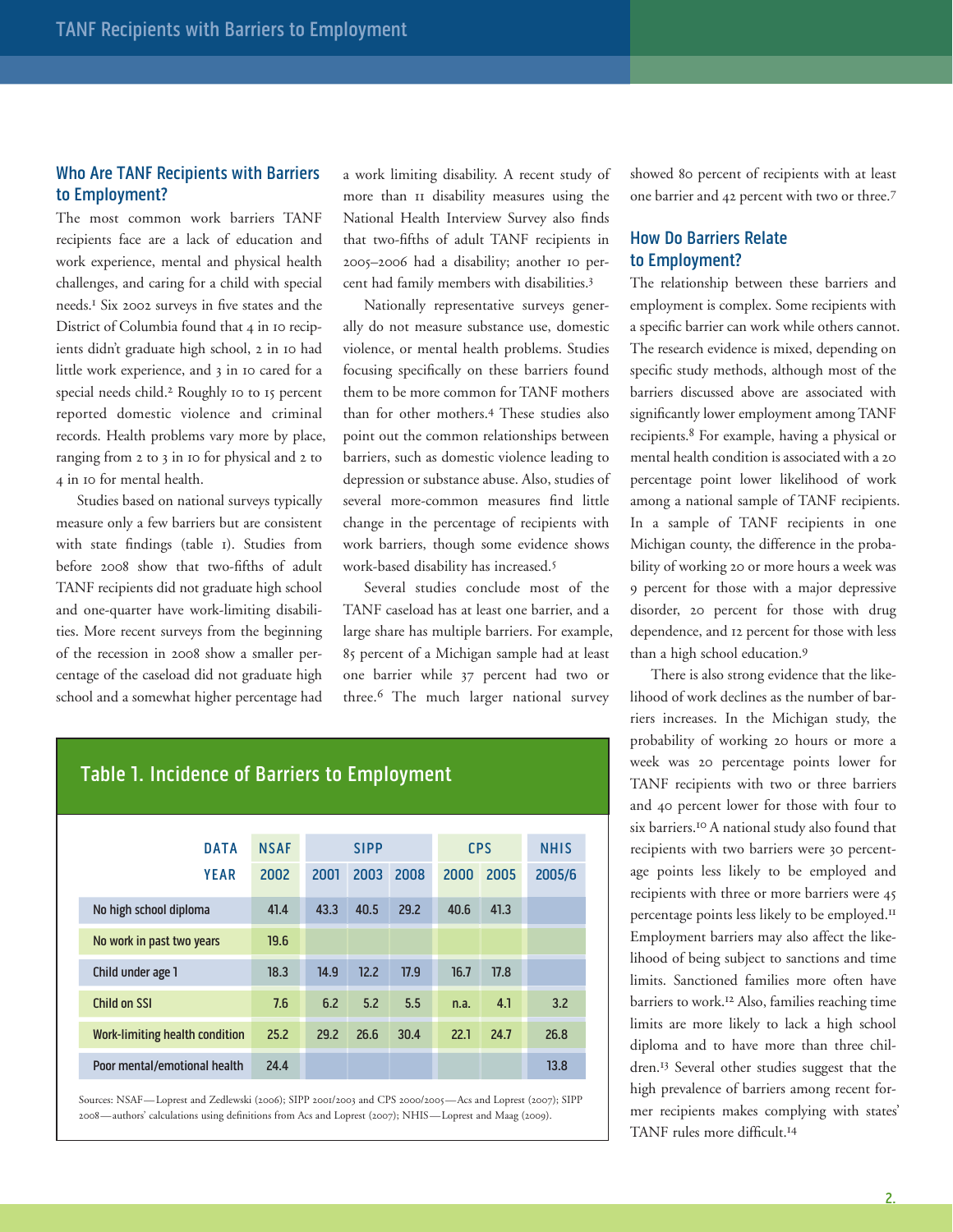## **How Do States Approach TANf recipients with barriers to Work?**

State and local TANF offices often employ specialized strategies to help those with the greatest needs move into work. Common components include assessments, work opportunities, and enhanced support services. Some states help TANF recipients with serious disabilities connect to Supplemental Security Income (SSI). States have also moved the hardest-to-employ TANF families into solely state-funded (SSF) programs with funding outside of TANF in order to both remove hard-to-employ parents from their TANF work participation rate calculation and provide services not countable under TANF participation rate rules.

**Assessment.** Assessments can identify potential barriers to employment so specialized services can be implemented quickly. Many clients do not self-report barriers because they do not recognize they have an issue or they want to avoid the potential stigma and consequences.<sup>15</sup> Also, many TANF workers express discomfort about addressing these issues and difficulty finding time to do so. Immediately after TANF implementation, many TANF offices emphasized assessment tools.16 Some states use comprehensive initial assessments soon after benefit receipt begins. Others use a "work test" to identify those with difficulties meeting work requirements. Still others target those nearing time limits for assessments or additional services. Some states require all local offices to follow the same assessment procedure while others offer flexibility.17

State assessment approaches include disability screenings, clinical and psychological assessments, functional needs assessments, and vocational assessments.<sup>18</sup> Often, these tools uncover previously undetected disabilities and suggest the services a client may need. For example, specialized screenings conducted by trained staff identify more substance abuse problems than do generic screenings.19 State agencies may use assessments to decide on work exemptions or to tailor individual employment plans. The tools have yet to be evaluated, but some hold promise when combined with intensive case management or specialized services.

**Work Opportunities.** On pain of financial penalties, states must meet minimum work participation requirements. These vary from state to state depending on factors such as the caseload reduction credit and funding choices, but generally require states to engage a percentage of work-eligible TANF recipients in specific federally defined activities for minimum average weekly hours in a month.

States are free to develop their own exemption policies with respect to work requirements, though if an individual meets the federal definition of "work-eligible," his or her engagement in work-related activities will be counted when determining whether the state meets federal work participation rates. Many states exempt recipients with disabilities or health issues from work activities. The definition of disability and the application of these exemptions vary across states and sometimes within a state. In 2009, 33 states officially exempted "ill or incapacitated" recipients from work-related activities, although a few still required some "self-sufficiency activities."20

Some TANF offices create work opportunities outside the competitive labor market as a first step toward permanent unsubsidized employment for those with work barriers.<sup>21</sup> Such programs typically provide intensive supports while helping individuals manage their disabilities within a work context. For example, New York City's WeCARE (Wellness, Comprehensive Assessment, Rehabilitation, and Employment) provides unpaid work experience with on-site support and monitoring; Georgia Good Works subsidizes job placements and offers intensive case management, job coaches, and logistical support; and Utah's Diversified Employment Opportunities provides unsubsidized transitional employment while coordinating mental health assistance with other professional services. While these initiatives have not been rigorously evaluated, they clearly aim to increase employment and reduce reliance on TANF.

**Support Services.** States often provide a range of services apart from work supports intensive case management, rehabilitative services, job coaching and support groups, and referral to other services.<sup>22</sup> Many create individual plans geared to helping individuals overcome varied and multiple challenges.

Intensive case management models, for example, often connect individuals with, say, mental health counseling, substance abuse treatment, vocational rehabilitation, and domestic violence services. Instead of having to find their way to each service, hard-toemploy TANF recipients have easier access. Many local offices facilitate program interactions through TANF-funded contracts, formal collaborations, or referrals, though states struggle with integrating services while maintaining a work focus and operating with limited resources. One example, Minnesota's Integrated Services Program, reports limited success.<sup>23</sup>

**Connection to SSI.** Some states help certain TANF recipients qualify to receive SSI, the federal program for low-income persons with disabilities severe enough to prevent work. The complex and time-consuming SSI application requires extensive documentation of disabilities and, sometimes, multiple hearings. States sometimes connect recipients to legal services and other providers to help them move through this process.<sup>24</sup>

States typically exempt TANF recipients from work activities while their SSI applications are pending. These recipients still count in states' work participation rate calculations but often do not participate in activities that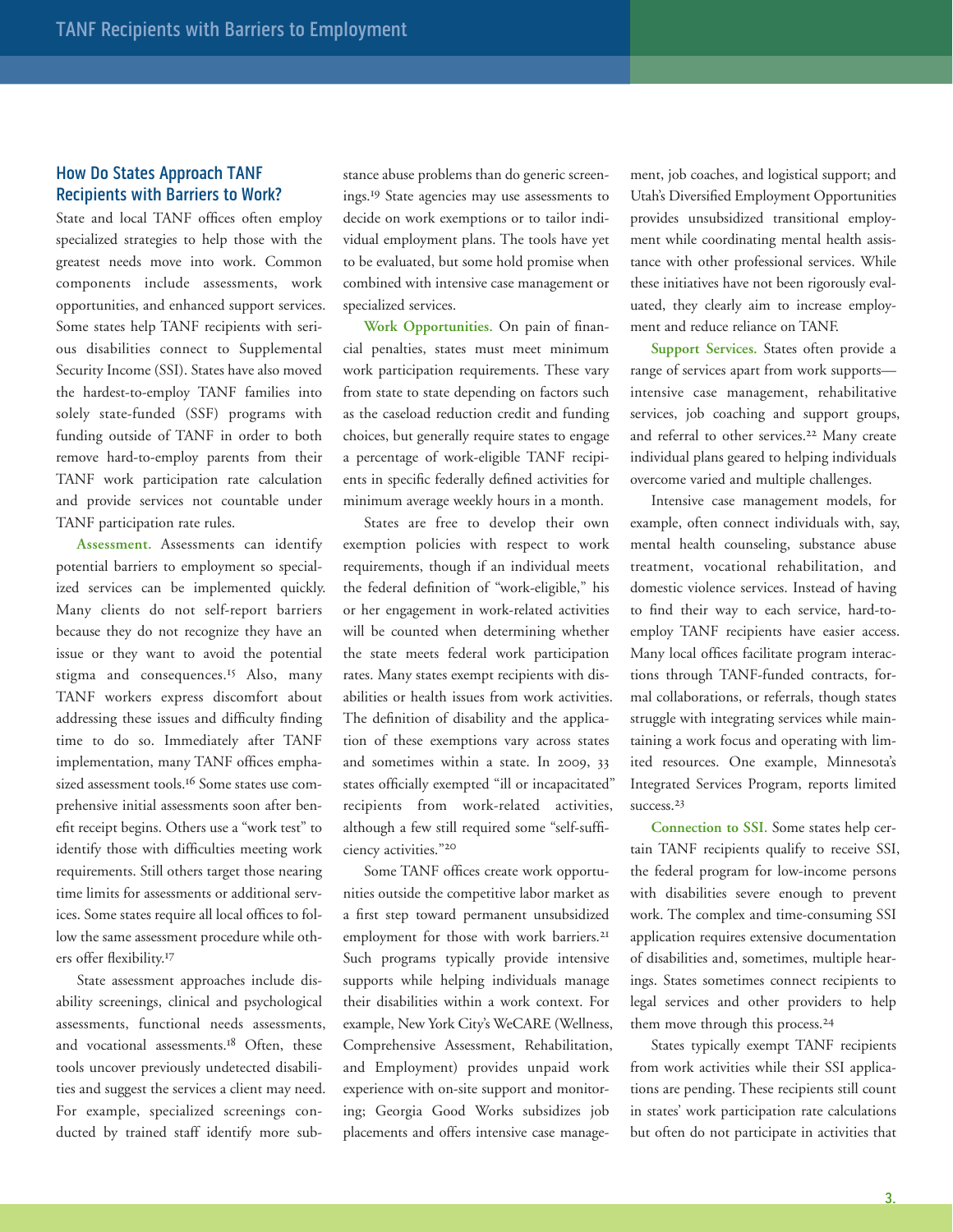could prepare them for work because this could jeopardize SSI eligibility. However, SSI application can be long and some applicants may not qualify for benefits. Therefore, WeCARE and some other programs target only those most likely to qualify, determined by the program's own medical assessment. Gauging the effectiveness of such efforts is difficult, since no available data isolate SSI applications and outcomes for TANF recipients from other populations. The Department of Health and Human Services and the Social Security Administration's TANF SSI Disability Transition Project is matching several states' TANF and SSI records to examine connections.

**Solely State-Funded Programs.** To avoid counting hard-to-employ parents and to provide services not countable under TANF, 14 states in 2010 adopted SSFs.25 Families in 9 of these 14 states were not required to comply with the regular TANF program work requirements. Some states move those with disabilities applying for SSI into these programs.26 Others provide work services for periods longer than TANF allows to hard-toemploy individuals in SSFs.

## **What Helps TANF Recipients with employment barriers Succeed in Work?**

In recent decades, states have combined many of the service elements mentioned here into strategies to move the hard to employ to selfsufficiency. Before reform in 1996, states received waivers from federal requirements to try out new strategies. Mandated evaluations of these new procedures helped inform the 1996 welfare law. After TANF passed, a few evaluations have continued to generate evidence.

In the 1980s and 1990s, most state welfareto-work strategies involved some mix of job search assistance, education, training, and unpaid work experience. An analysis of 20 rigorous evaluations finds that the programs boosted employment and earnings about as much for the most disadvantaged recipients as for others. That said, outcomes were much worse for the most disadvantaged because they began with low levels of employment.<sup>27</sup> And these programs typically did not target recipients so besieged by employment barriers they were exempt from work requirements.

In the post-reform era, policymakers and researchers began paying more attention to TANF recipients with multiple serious employment barriers. Some state and local program models targeting the hard to employ have been rigorously tested and evaluated using random assignment evaluation designs (table 2).28

The programs fall along a continuum of service strategies. At one end of the spectrum are models focused mainly on providing work experience as a means to identify and address the issues that prevent participants from getting and holding regular jobs. At the other end are models focused mainly on helping (or requiring) participants to obtain treatment for a health condition that made steady work difficult. Models in the middle provide both treatment and employment services in different combinations and sequences. Differences in service strategies affect interpretation of the evaluation results. All models aim to increase employment eventually, but the mechanism and expected timing of these impacts differ. For example, Working Toward Wellness did not offer direct employment services and expected increases in employment would follow increases in treatment participation and reductions in depression.

The different service strategies partly reflect different philosophies and ideas about how best to help people prepare for work. Some believe that work experience is the most effective way to build human capital and identify employment barriers, while others believe that programs should assess and address barriers first in order to improve employment prospects. However, the models

also differ because the programs targeted different people. Some served a diverse group distinguished mainly by long histories of welfare receipt or lack of success in the labor market, while others targeted people assessed or diagnosed with specific health conditions that limited their ability to work.

Most of the highlighted programs achieved at least some positive impacts. For example, the Philadelphia Hard-to-Employ site and PRIDE both increased employment to some extent, and the impacts lasted for several years in PRIDE.29 Nonetheless, most program participants end up without jobs. For example, two-thirds of the PRIDE program group never worked in a job covered by unemployment insurance during a two-year follow-up, and nearly 80 percent still received cash assistance at the end of that period. Similarly, while PRIDE increased full-time employment, as of the two-year follow-up point, only 23 percent reported having a fulltime current or most recent job.

Programs focused primarily on treatment succeeded in their immediate goal of increasing participation in substance abuse or mental health services. For example, 32 percent of the Working Toward Wellness program group received mental health services in the six months after enrollment compared with 22 percent of the control group. Positive results extended beyond participation in the Substance Abuse Research Demonstration (SARD)—treatment completion increased and substance use decreased. Moreover, despite low employment rates, the program group reported full-time employment two years after enrollment twice as often as the control group (22 percent versus 9 percent).

However, the other studies show that increases in treatment participation do not necessarily translate into increases in health outcomes or, in the longer term, employment. Working Toward Wellness did not reduce depression, and the Substance Abuse Case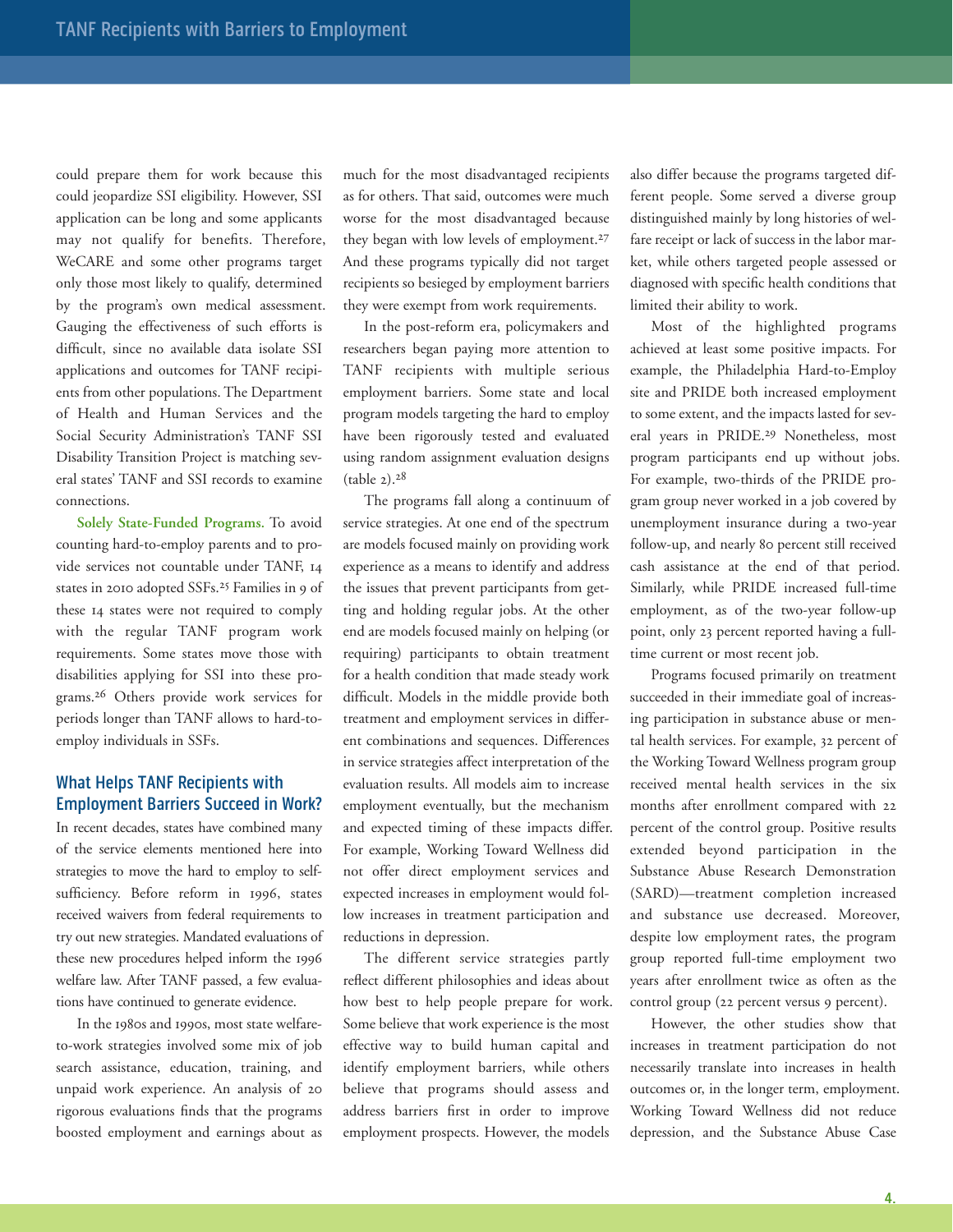## **Table 2. Program models for TANf recipients with barriers to employment**

| PROGRAM/STUDY                                                                                                 | <b>TARGET GROUP</b>                                                                | <b>PROGRAM MODEL</b>                                                                                              | <b>SAMPLE SIZE</b>                                                                                         | <b>RESULTS</b>                                                                                                                                     |
|---------------------------------------------------------------------------------------------------------------|------------------------------------------------------------------------------------|-------------------------------------------------------------------------------------------------------------------|------------------------------------------------------------------------------------------------------------|----------------------------------------------------------------------------------------------------------------------------------------------------|
| <b>Transitional Work</b><br>Corporation (Bloom et al.<br>2009)                                                | TANF recipients for at least<br>one year or lacked a high<br>school diploma        | Two-week preemployment<br>class, then subsidized<br>transitional jobs, job<br>placement and retention<br>services | Nearly 2,000 TANF<br>recipients from four TANF<br>offices in Philadelphia                                  | Large increase in employ-<br>ment during program, not<br>significant after 1.5 years,<br>increases in earnings,<br>reductions in TANF              |
| Personal Roads to<br>Individual Development<br>and Employment (PRIDE)<br>(Bloom, Miller, and<br>Azurdia 2007) | TANF recipients with work-<br>limiting health conditions<br>or disabilities        | Mix of unpaid work<br>experience, educational<br>activities, and job search<br>assistance                         | About 3,000 TANF recipi-<br>ents in New York City                                                          | Statistically significant<br>increases in employment<br>sustained through at<br>least four years                                                   |
| Minnesota Tier 2<br>(LeBlanc et al. 2007)                                                                     | TANF recipients who failed<br>to find jobs through regu-<br>lar TANF work services | Intensive case manage-<br>ment, some subsidized<br>job slots                                                      | About 1,700 TANF recipi-<br>ents in Hennepin County                                                        | No sustained impacts<br>on employment or public<br>assistance outcomes                                                                             |
| Success Through<br><b>Employment Preparation</b><br>(Bloom et al. 2009)                                       | TANF recipients for at<br>least one year or lacked a<br>high school diploma        | Intensive assessment<br>followed by "barrier<br>removal" services                                                 | Nearly 2,000 recipients<br>from four TANF offices in<br>Philadelphia                                       | No significant impacts<br>on employment, earnings,<br>or TANF receipt                                                                              |
| <b>Building Nebraska</b><br>Families (Meckstroth<br>et al. 2009)                                              | TANF recipients required<br>to participate in work<br>activities                   | Home visiting and life<br>skills education                                                                        | About 600 TANF recipients<br>in rural Nebraska                                                             | Small impacts for the<br>full sample; substantial<br>increases in earnings,<br>job quality, and other<br>measures for the "very<br>hard to employ" |
| Substance Abuse Research<br>Demonstration (SARD)<br>(CASA 2009)                                               | TANF recipients with<br>substance abuse or<br>dependence                           | Intensive case manage-<br>ment to promote<br>treatment participation                                              | 302 TANF recipients in<br>two New Jersey counties                                                          | Increases in treatment<br>participation and<br>completion, abstinence,<br>and employment                                                           |
| Substance Abuse Case<br>Management (SACM)<br>(Martinez et al. 2009)                                           | Welfare recipients<br>(mostly single men) with<br>substance abuse issues           | Case management to<br>promote treatment<br>participation                                                          | About 8,800 NYC welfare<br>applicants and recipients<br>identified with possible<br>substance abuse issues | Increases in treatment<br>participation, no impacts<br>on employment, decreases<br>in cash assistance receipt<br>for TANF mothers                  |
| <b>Working Toward Wellness</b><br>(Kim, LeBlanc, and<br>Michalopoulos 2009)                                   | Medicaid recipients with<br>depression                                             | Telephone-based care<br>management to promote<br>treatment participation                                          | 499 Medicaid recipients<br>with children in Rhode<br><b>Island</b>                                         | Increases in treatment<br>participation six months<br>after enrollment                                                                             |

Note: Table includes only programs evaluated using a random assignment design.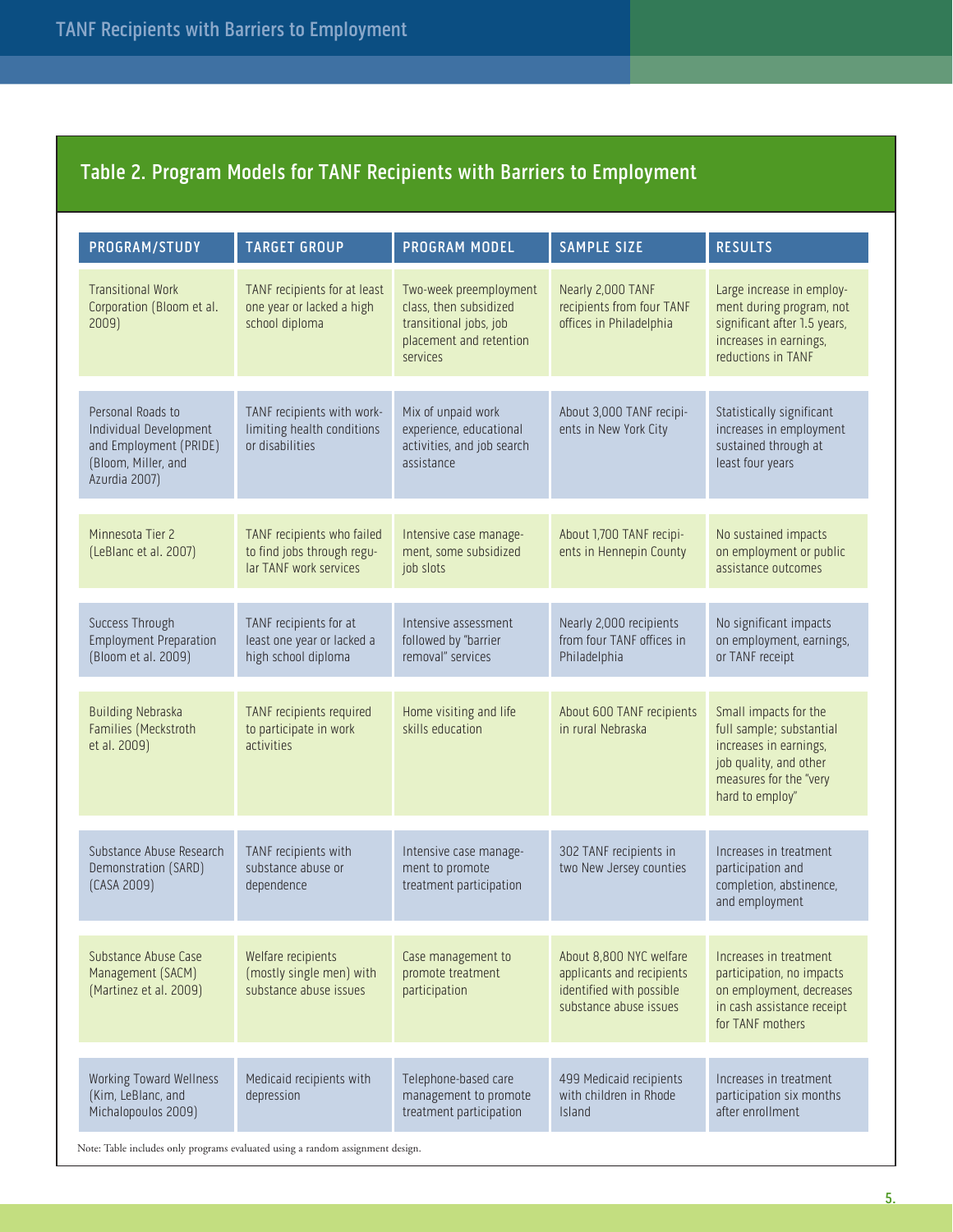Management study—which operated on a much larger scale than SARD—did not lead to longer-term improvements in employment for the full study sample (substance use was not measured).

The Building Nebraska Families program does not fit neatly with the other approaches. In this expensive model, with master's-level staff handling small caseloads and conducting home visits every week or two to teach life skills, only small impacts occurred for the full sample. Results for the least job-ready clients (those with at least two of five specific employment barriers) were much stronger, with significant increases in employment, earnings, and other outcomes. It would be important to learn whether this model could achieve similar results in an urban area with a large TANF caseload, or whether a less costly version could be equally effective.30

The least positive results came from the broadly targeted intensive assessment and case management models in Minnesota Tier 2 and Success Through Employment programs. These programs generated few positive employment impacts and had difficulty engaging participants for long periods. Some participants did not complete the extensive assessments required for the first phase and thus did not receive many additional services.

Some promising models mentioned earlier, such as programs in New York City, Georgia, and Utah, have not been rigorously tested. Also, the Chicago-based Project Match has been developing models for hard-to-employ welfare recipients, including specialized case management and a continuum of employment services, since the 1980s.

Lessons for TANF recipients perhaps can be gleaned from other models that have been rigorously tested for different populations. For example, an approach called Individual Placement and Support for persons with disabilities has achieved strong employment results by placing participants directly into

regular jobs carefully matched to their skills, interests, and capabilities, and then providing support.<sup>31</sup> Evaluations of this model pertain primarily to those with psychiatric disabilities; modifications might be required to adapt the model to single TANF parents caring for young children.

## **What Are the implications for State and federal Policy?**

In short, evidence is limited on the effectiveness of states' post-TANF strategies to move hard-to-employ recipients toward self-sufficiency. Evidence from random assignment studies indicates at least some positive effects for both employment-focused and treatmentfocused approaches. However, longer-run employment effects remained low for the employment-focused interventions and while treatment-focused models increased service use, evidence of increased employment remains unclear.

Nonetheless, the research suggests some actions for states to consider taking. In the near term, more states could adopt effective assessment and reassessment tools to identify recipients with barriers to employment and connect them to appropriate services. More also could adopt strategies to accelerate SSI applications for recipients with permanent disabilities.

TANF programs should recognize that much of the caseload requires a mix of treatment and work opportunities. Many recipients require substance abuse, mental health, or other types of counseling, often beyond the time these activities can count as work participation. Success for recipients with barriers to employment often requires case management and broad support services.

In the longer term, policymakers should consider whether partial or temporary benefits for families with significant barriers to employment should be provided outside of or as a separate segment of TANF. As

evidenced by the research here, a "one-sizefits-all" work focus is not the best vehicle for serving parents with significant barriers to employment.

## **Areas for Future Research**

While this review shows an accumulation of knowledge about hard-to-serve TANF recipients, it also reveals many gaps, especially about program strategies after the Deficit Reduction Act (DRA).

- 1. **Has the prevalence of barriers changed since the recent economic downturn and caseload growth?** Are there differences across types of barriers? Do caseload dynamics (TANF cycling and spell length) differ for those with multiple barriers? What is the frequency of sanctions and time limits among recipients with multiple barriers? What is the incidence of employment barriers among parents eligible for TANF who do not enroll?
- 2. **What are current state policies focused on the hard to employ?** How have state TANF program strategies changed post-DRA and post-recession? How has spending on specialized services changed? Have promising interventions ended or started? How does access to other employment and health services relate to TANF program strategies?
- 3. **What helps the hard to employ move to self-sufficiency?** Have promising TANF models not yet been evaluated? Can promising models for other populations be adapted to TANF recipients? Can certain recipients attain part-time work when full-time work is unrealistic?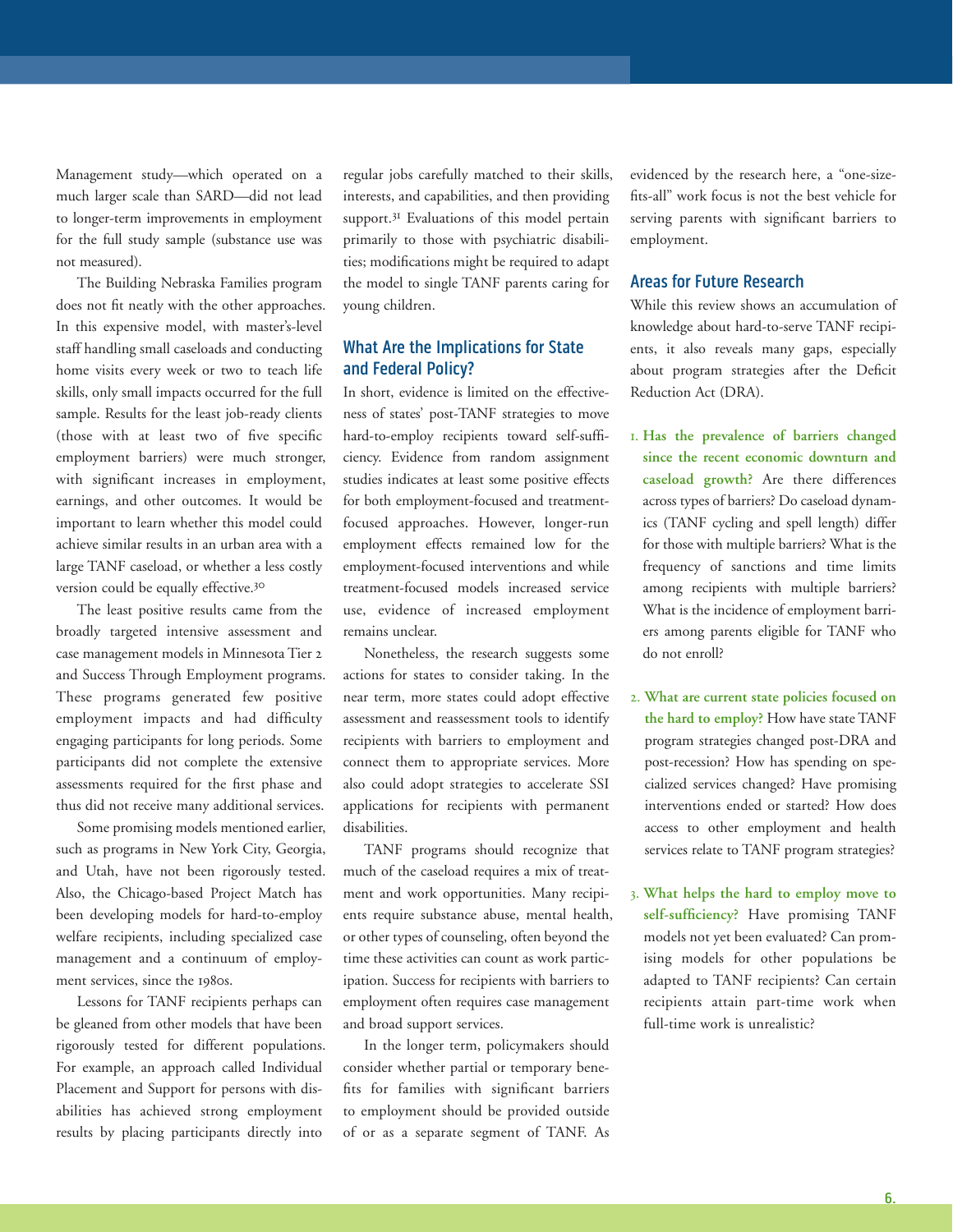#### **Notes**

- 1. Acs and Loprest (2007) summarize several studies and data on potential barriers to employment.
- 2. Hauan and Douglas (2004) summarize the findings of these surveys.
- 3. Loprest and Maag (2009). Disability refers to meeting any of 11 measures, including limitations in specific functional abilities; emotional, physical, or mental limitations on work; sensory impairments; serious psychological distress; cognitive/ memory problems; excessive alcohol use; and receipt of public or private disability benefits.
- 4. See Lennon, Blome, and English (2002), Metsch and Pollack (2005), and Tolman and Raphael (2000).
- 5. Acs and Loprest (2007).
- 6. Danziger et al. (2000).
- 7. Loprest and Zedlewski (2006).
- 8. Because some barriers co-occur, methods to simultaneously measure the connection of multiple employment barriers can lead to insignificant findings even when each individual barrier is associated with lower employment; see Hauan and Douglas (2004).
- 9. Danziger et al. (2000).
- 10. Ibid.
- 11. Loprest and Zedlewski (2006).
- 12. Pavetti, Derr, and Hesketh (2003).
- 13. Farrell et al. (2008).
- 14. Acs and Loprest (2007); Frogner, Moffit, and Ribar (2010).
- 15. Schmidt et al. (2006).
- 16. Thompson, Van Ness, and O'Brien (2001). 17. Ibid.
- 18. Pavetti, Derr, and Sama Martin (2008).
- 19. Morgenstern et al. (2001).
- 20. Rowe, Murphy, and Searle (2010).
- 21. Derr and Pavetti (2008).
- 22. Ibid.; Loprest et al. (2007).
- 23. Martinson et al. (2009).
- 24. Loprest et al. (2007).
- 25. U.S. GAO (2010).
- 26. Schott and Parrott (2009).
- 27. Michalopoulos, Schwartz, and Adams-Ciardullo (2001).
- 28. The highlighted studies have occurred since 2000.
- 29. The Supported Work demonstration conducted in the late 1970s yielded similar results (Hollister, Kemper, and Maynard 1984).
- 30. Other programs that achieved some positive impacts either did not collect or have not yet reported cost information.
- 31. Bond (2004).

#### **references**

Acs, Gregory, and Pamela Loprest. 2007. *TANF Caseload Composition and Leavers Synthesis Report.* Washington, DC: The Urban Institute. http://www.acf.hhs.gov/programs/opre/welfare\_ employ/tanf\_caseload/index.html.

Bloom, Dan, Cynthia Miller, and Gilda Azurdia. 2007. *The Employment Retention and Advancement Project: Results from the Personal Roads to Individual Development and Employment Program in New York City.* New York: MDRC. http://www.acf.hhs.gov/ programs/opre/welfare\_employ/employ\_retention/ reports/era\_pride/era\_pride\_title.html.

Bloom, Dan, Sarah Rich, Cindy Redcross, Erin Jacobs, Jennifer Yahner, and Nancy Pindus. 2009. *Alternative Welfare-to-Work Strategies for the Hard to Employ: Testing Transitional Jobs and Pre-employment Services in Philadelphia.* New York: MDRC. http://www.acf.hhs.gov/programs/opre/welfare\_ employ/enhanced\_hardto/reports/alternative\_ welfare/alternative\_welfare.pdf.

Bond, Gary. 2004. "Supported Employment: Evidence for an Evidence-Based Practice." *Psychiatric Rehabilitation Journal* 27(4): 345–59.

Danziger, Sandra, Mary Corcoran, Sheldon Danziger, Colleen Heflin, Ariel Kalil, Judith Levine, Daniel Rosen, Kristin Seefeldt, Kristine Siefert, and Richard Tolman. 2000. "Barriers to the Employment of Welfare Recipients." In *The Impact of Tight Labor Markets on Black Employment Problems,* edited by Robert Cherry and William M. Rodgers III (245–78). New York: Russell Sage.

Derr, Michelle, and LaDonna Pavetti. 2008. *Creating Work Opportunities.* Washington, DC: Mathematica Policy Research. http://www.acf.hhs.gov/programs/opre/welfare\_ employ/identify\_promise\_prac/reports/creating\_wk\_ opportunities/creating\_wk\_opportunities.pdf.

Farrell, Mary, Sarah Rich, Lesley Turner, David Seith, and Dan Bloom. 2008. *Welfare Time Limits: An Update on State Policies, Implementation, and Effects on Families.* New York: MDRC. http://www.acf.hhs.gov/programs/opre/welfare\_employ/ sep\_state/reports/time\_limits/time\_limits\_title.html.

Frogner, Bianca, Robert Moffit, and David Ribar. 2010. "Leaving Welfare: Long-Term Evidence from Three Cities." Baltimore, MD: Johns Hopkins University. https://orchid.hosts.jhmi.edu/wfp/files/ WP10-01\_Leaving%20Welfare.pdf.

Hauan, Susan, and Sarah Douglas. 2004. "Potential Employment Liabilities among TANF Recipients: A Synthesis of Data from Six State TANF Caseload Studies." Washington, DC: U.S. Department of Health and Human Services. http://aspe.hhs.gov/hsp/leavers99/emp-liab04/.

Hollister, Robin, Peter Kemper, and Rebecca Maynard, eds. 1984. *The National Supported Work Demonstration.* Madison: University of Wisconsin Press.

Kim, Sue, Allen LeBlanc, and Charles Michalopoulos. 2009. *Working Toward Wellness: Early Results from a Telephone Care Management Program for Medicaid Recipients with Depression.* New York: MDRC. http://www.acf.hhs.gov/ programs/opre/welfare\_employ/enhanced\_ hardto/reports/working\_wellness/working\_ wellness\_title.html.

LeBlanc, Allen, Cynthia Miller, Karin Martinson, and Gilda Azurdia. 2007. *The Employment Retention and Advancement Project: Results from Minnesota's Tier* 2 *Program.* New York: MDRC. http://www.acf.hhs.gov/programs/opre/welfare\_ employ/employ\_retention/reports/minnesota\_ tier2/minnesota\_tier2.pdf.

Lennon, Mary Clare, Juliana Blome, and Kevin English. 2002. "Depression among Women on Welfare: A Review of the Literature." *Journal of the American Medical Women's Association* 57(1): 27–32.

Loprest, Pamela, and Elaine Maag. 2009. "Disabilities among TANF Recipients: Evidence from the NHIS." Report to the U.S. Department of Health and Human Services, Office of the Assistant Secretary for Planning and Evaluation. Washington, DC: The Urban Institute. http://aspe.hhs.gov/hsp/09/DisabilityAmong TANF/index.shtml.

Loprest, Pamela, and Sheila Zedlewski. 2006. *The Changing Role of Welfare in the Lives of Low-Income Families with Children.* Washington, DC: The Urban Institute. http://www.urban.org/url.cfm?ID=311357.

Loprest, Pamela, Pamela Holcomb, Karin Martinson, and Sheila Zedlewski. 2007. *TANF Policies for the Hard to Employ: Understanding State Approaches and Future Directions.*  Washington, DC: The Urban Institute. http://www.urban.org/url.cfm?ID=411501.